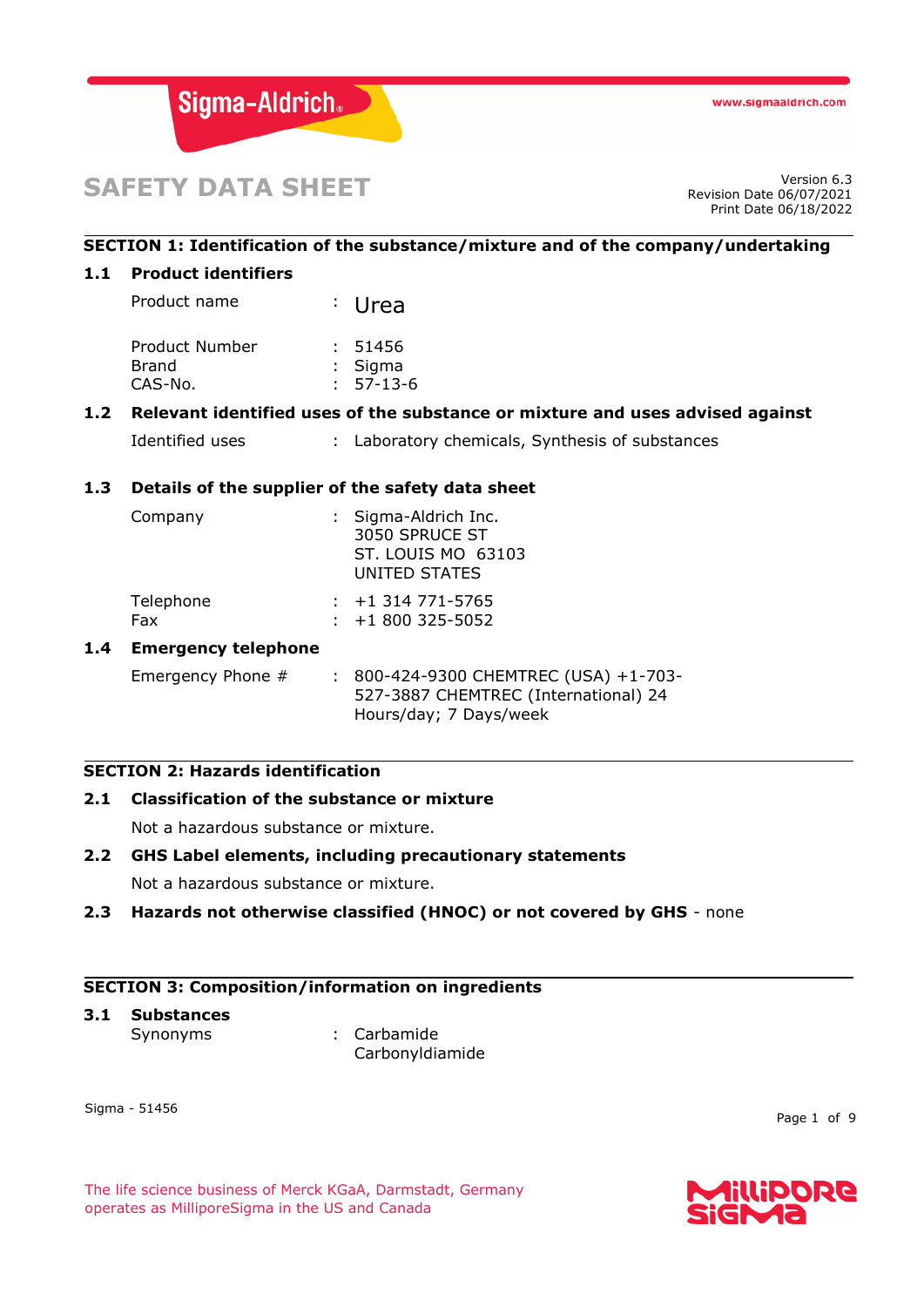| Formula                               | : $CH4N2O$                                         |                |                |
|---------------------------------------|----------------------------------------------------|----------------|----------------|
| Molecular weight<br>CAS-No.<br>EC-No. | $: 60.06$ g/mol<br>57-13-6<br>÷.<br>200-315-5<br>÷ |                |                |
| Component                             |                                                    | Classification | Concentration  |
| <b>urea</b>                           |                                                    |                |                |
|                                       |                                                    |                | $\leq$ = 100 % |

#### **SECTION 4: First aid measures**

#### **4.1 Description of first-aid measures**

#### **If inhaled**

After inhalation: fresh air.

#### **In case of skin contact**

In case of skin contact: Take off immediately all contaminated clothing. Rinse skin with water/ shower.

#### **In case of eye contact**

After eye contact: rinse out with plenty of water. Remove contact lenses.

#### **If swallowed**

After swallowing: make victim drink water (two glasses at most). Consult doctor if feeling unwell.

#### **4.2 Most important symptoms and effects, both acute and delayed**

The most important known symptoms and effects are described in the labelling (see section 2.2) and/or in section 11

**4.3 Indication of any immediate medical attention and special treatment needed** No data available

#### **SECTION 5: Firefighting measures**

#### **5.1 Extinguishing media**

**Suitable extinguishing media** Water Foam Carbon dioxide (CO2) Dry powder

#### **Unsuitable extinguishing media**

For this substance/mixture no limitations of extinguishing agents are given.

#### **5.2 Special hazards arising from the substance or mixture**

Carbon oxides Nitrogen oxides (NOx) Combustible. Development of hazardous combustion gases or vapours possible in the event of fire.

#### **5.3 Advice for firefighters**

In the event of fire, wear self-contained breathing apparatus.

#### **5.4 Further information**

Suppress (knock down) gases/vapors/mists with a water spray jet. Prevent fire extinguishing water from contaminating surface water or the ground water system.

Sigma - 51456

Page 2 of 9

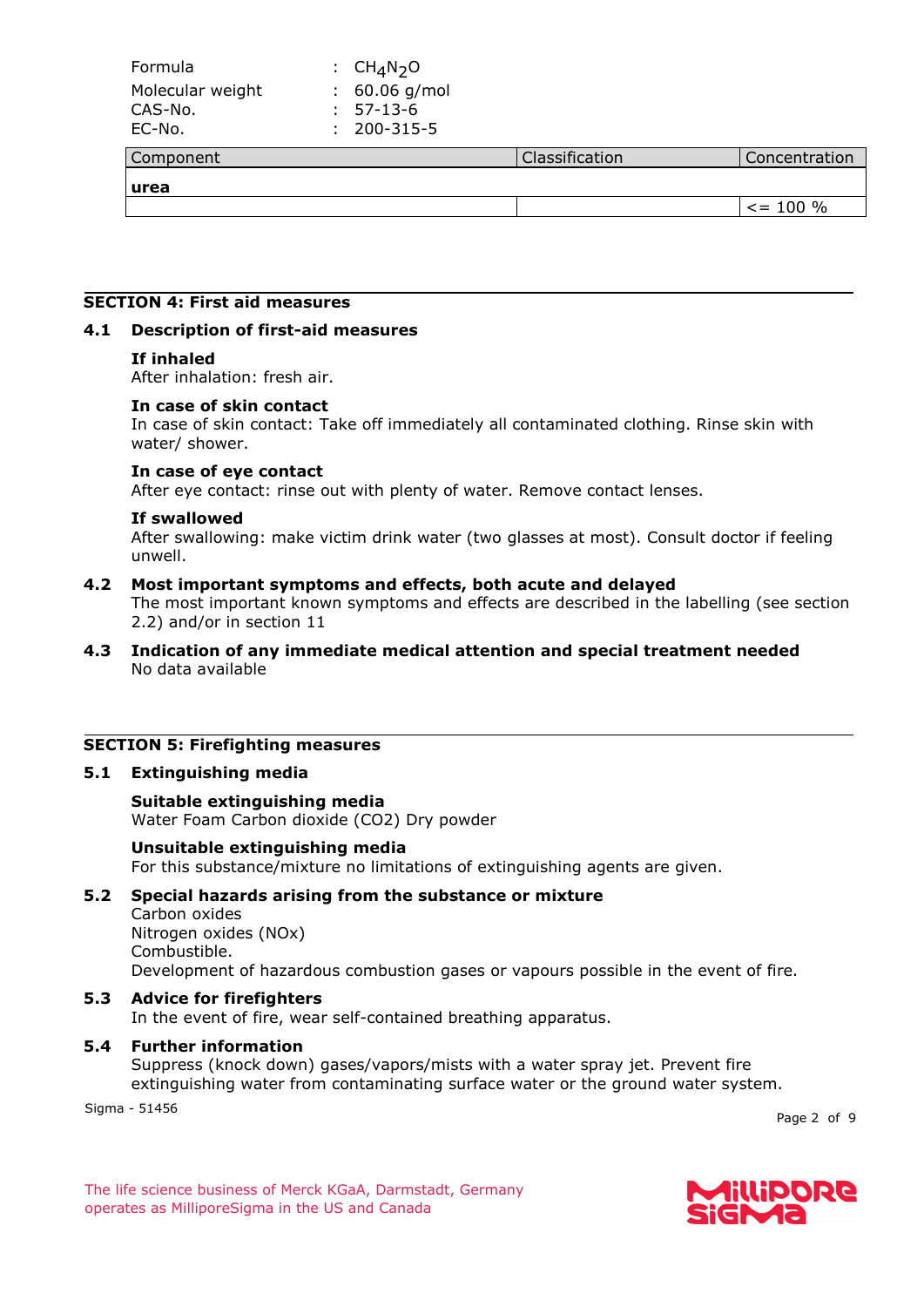# **SECTION 6: Accidental release measures**

- **6.1 Personal precautions, protective equipment and emergency procedures** Advice for non-emergency personnel: Avoid inhalation of dusts. Evacuate the danger area, observe emergency procedures, consult an expert. For personal protection see section 8.
- **6.2 Environmental precautions** Do not let product enter drains.
- **6.3 Methods and materials for containment and cleaning up** Cover drains. Collect, bind, and pump off spills. Observe possible material restrictions (see sections 7 and 10). Take up dry. Dispose of properly. Clean up affected area. Avoid generation of dusts.
- **6.4 Reference to other sections** For disposal see section 13.

#### **SECTION 7: Handling and storage**

**7.1 Precautions for safe handling** For precautions see section 2.2.

#### **7.2 Conditions for safe storage, including any incompatibilities**

**Storage conditions** Tightly closed. Dry. Storage class (TRGS 510): 11: Combustible Solids

#### **7.3 Specific end use(s)**

Apart from the uses mentioned in section 1.2 no other specific uses are stipulated

#### **SECTION 8: Exposure controls/personal protection**

#### **8.1 Control parameters**

#### **Ingredients with workplace control parameters**

| Component | CAS-No.       | Value | Control           | <b>Basis</b>                 |
|-----------|---------------|-------|-------------------|------------------------------|
|           |               |       | parameters        |                              |
| urea      | $57 - 13 - 6$ | TWA   | $10 \text{ mg/m}$ | USA. Workplace Environmental |
|           |               |       |                   | Exposure Levels (WEEL)       |

#### **8.2 Exposure controls**

#### **Appropriate engineering controls**

Change contaminated clothing. Wash hands after working with substance.

#### **Personal protective equipment**

#### **Eye/face protection**

Use equipment for eye protection tested and approved under appropriate government standards such as NIOSH (US) or EN 166(EU). Safety glasses

Sigma - 51456

Page 3 of 9

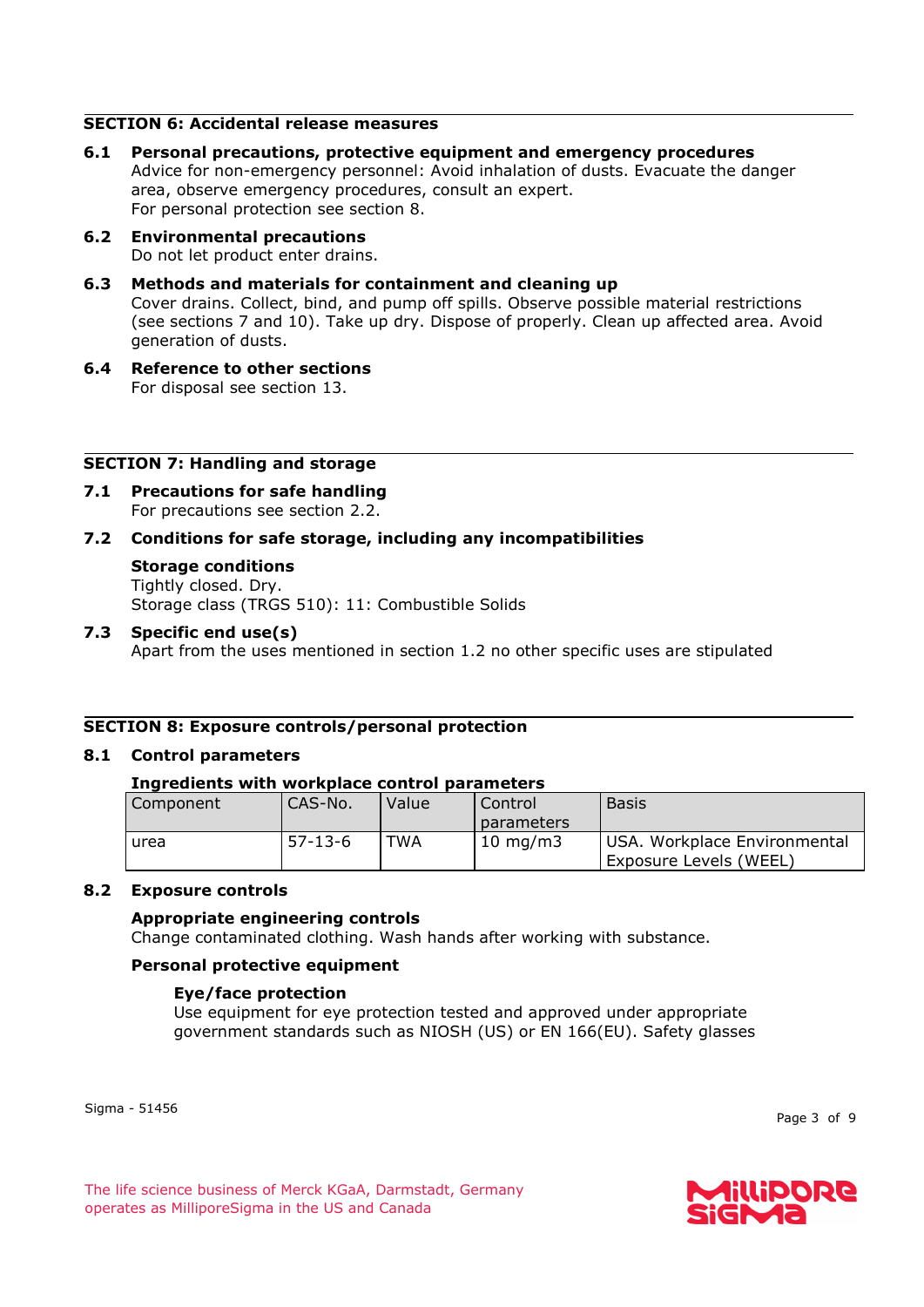# **Skin protection**

This recommendation applies only to the product stated in the safety data sheet, supplied by us and for the designated use. When dissolving in or mixing with other substances and under conditions deviating from those stated in EN374 please contact the supplier of CE-approved gloves (e.g. KCL GmbH, D-36124 Eichenzell, Internet: www.kcl.de). Full contact Material: Nitrile rubber Minimum layer thickness: 0.11 mm Break through time: 480 min Material tested: KCL 741 Dermatril® L

This recommendation applies only to the product stated in the safety data sheet, supplied by us and for the designated use. When dissolving in or mixing with other substances and under conditions deviating from those stated in EN374 please contact the supplier of CE-approved gloves (e.g. KCL GmbH, D-36124 Eichenzell, Internet: www.kcl.de). Splash contact Material: Nitrile rubber Minimum layer thickness: 0.11 mm Break through time: 480 min Material tested: KCL 741 Dermatril® L

# **Respiratory protection**

required when dusts are generated. Our recommendations on filtering respiratory protection are based on the following standards: DIN EN 143, DIN 14387 and other accompanying standards relating to the used respiratory protection system.

# **Control of environmental exposure**

Do not let product enter drains.

# **SECTION 9: Physical and chemical properties**

#### **9.1 Information on basic physical and chemical properties**

| a) | Appearance                                 | Form: crystalline<br>Color: white                |
|----|--------------------------------------------|--------------------------------------------------|
| b) | Odor                                       | odorless                                         |
| C) | Odor Threshold                             | Not applicable                                   |
| d) | рH                                         | 7.5 - 9.5 at 480 g/l at 25 °C (77 °F)            |
| e) | Melting<br>point/freezing point            | Melting point/range: 132 - 135 °C (270 - 275 °F) |
| f) | Initial boiling point<br>and boiling range | Decomposes below the boiling point.              |
| g) | Flash point                                | ()Not applicable                                 |
| h) | Evaporation rate                           | No data available                                |
| i) | Flammability (solid,<br>gas)               | No data available                                |
| j) | Upper/lower<br>flammability or             | No data available                                |

Sigma - 51456

Page 4 of 9

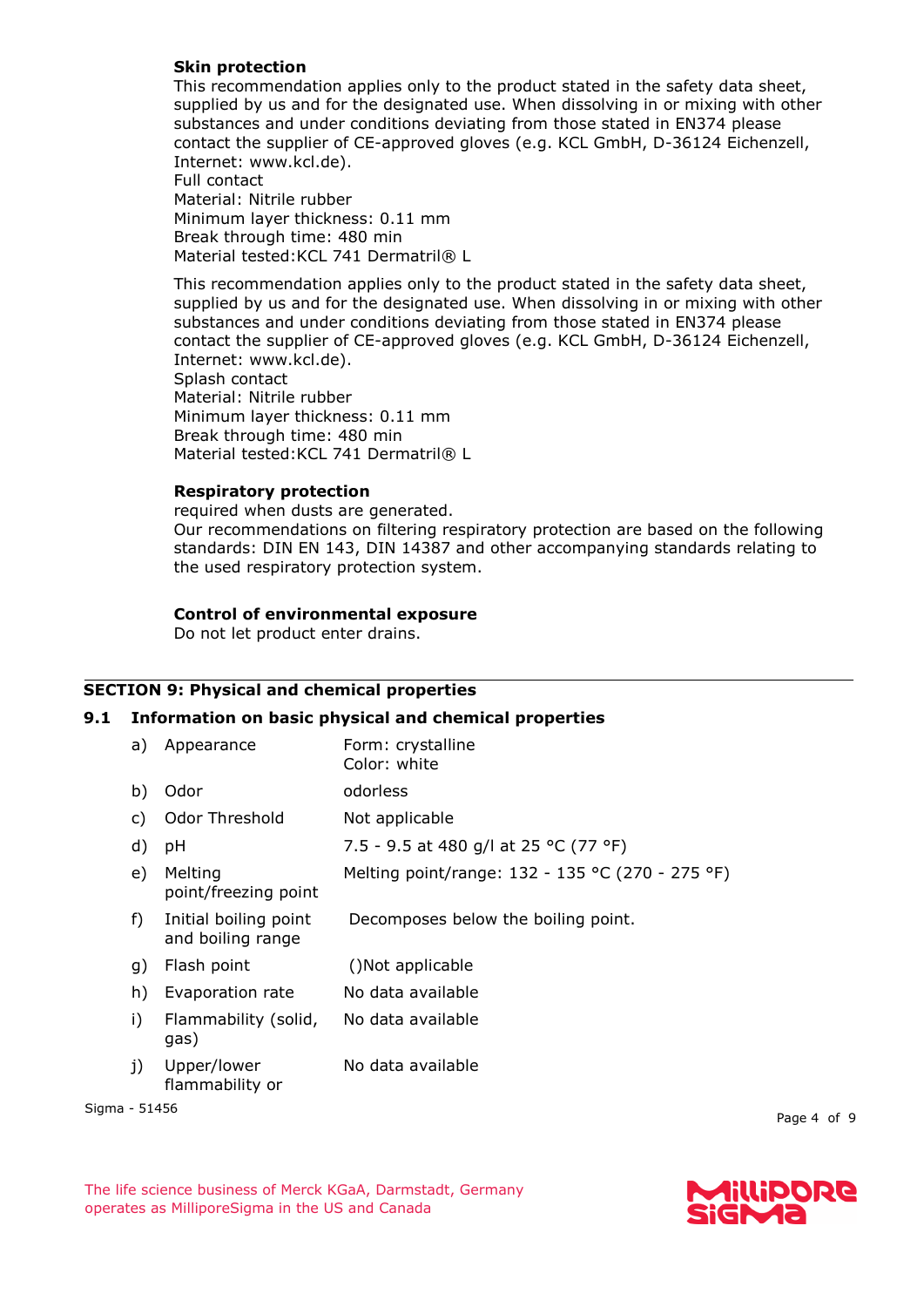explosive limits

| k)        | Vapor pressure                            | < 0.1 hPa at 25 °C (77 °F) - Regulation (EC) No. 440/2008,<br>Annex, A.4                                               |  |  |
|-----------|-------------------------------------------|------------------------------------------------------------------------------------------------------------------------|--|--|
| $\vert$ ) | Vapor density                             | No data available                                                                                                      |  |  |
|           | m) Relative density                       | 1.33 at 20 °C (68 °F) - Regulation (EC) No. 440/2008, Annex,<br>A.3                                                    |  |  |
| n)        | Water solubility                          | 624 g/l at 20 °C (68 °F) - Regulation (EC) No. 440/2008,<br>Annex, A.6 - completely soluble                            |  |  |
| O)        | Partition coefficient:<br>n-octanol/water | log Pow: $\lt$ -1.73 at 22 °C (72 °F) - Regulation (EC) No.<br>440/2008, Annex, A.8 - Bioaccumulation is not expected. |  |  |
| p)        | Autoignition<br>temperature               | $>$ 134 °C ( $>$ 273 °F) - Relative self-ignition temperature for<br>solidsdoes not ignite                             |  |  |
| q)        | Decomposition<br>temperature              | No data available                                                                                                      |  |  |
| r)        | Viscosity                                 | No data available                                                                                                      |  |  |
| s)        | Explosive properties                      | No data available                                                                                                      |  |  |
| t)        | Oxidizing properties                      | No data available                                                                                                      |  |  |
|           | Other safety information                  |                                                                                                                        |  |  |

# **9.2 Other safety information**

Dissociation constant < 0.6 - OECD Test Guideline 112

#### **SECTION 10: Stability and reactivity**

#### **10.1 Reactivity**

The following applies in general to flammable organic substances and mixtures: in correspondingly fine distribution, when whirled up a dust explosion potential may generally be assumed.

#### **10.2 Chemical stability**

The product is chemically stable under standard ambient conditions (room temperature) .

#### **10.3 Possibility of hazardous reactions**

Exothermic reaction with: metallic chlorides Chlorites chromates/perchromates Fluorine nitrates strong oxidising agents hydrogen peroxide Generates dangerous gases or fumes in contact with: bases chlorinated solvents Risk of explosion/exothermic reaction with: ammonium nitrate calcium hypochlorite Chlorine chromyl chloride Nitroso compound

Sigma - 51456

Page 5 of 9

The life science business of Merck KGaA, Darmstadt, Germany operates as MilliporeSigma in the US and Canada

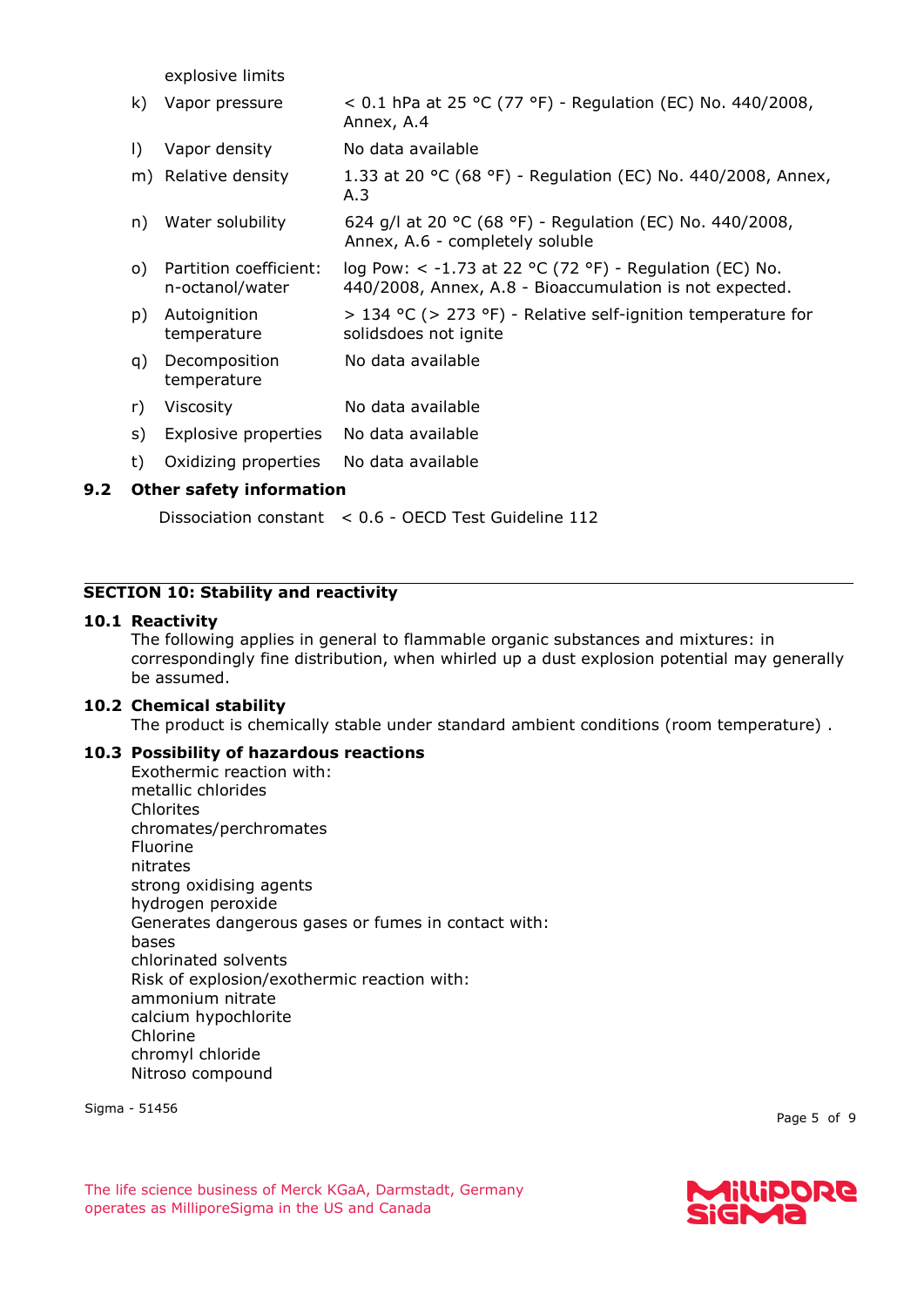sodium hypochlorite nitrosyl compounds phosphorus pentachloride perchlorates nitrites Nitro compounds

- **10.4 Conditions to avoid** no information available
- **10.5 Incompatible materials** various plastics
- **10.6 Hazardous decomposition products** In the event of fire: see section 5

#### **SECTION 11: Toxicological information**

#### **11.1 Information on toxicological effects**

#### **Acute toxicity**

LD50 Oral - Rat - 8,471 mg/kg Remarks: (RTECS) Symptoms: Nausea, Vomiting Inhalation: No data available Dermal: No data available No data available

#### **Skin corrosion/irritation**

Skin - Rabbit Result: No skin irritation - 4 h (OECD Test Guideline 404)

#### **Serious eye damage/eye irritation**

Eyes - Rabbit Result: slight irritation (OECD Test Guideline 405)

#### **Respiratory or skin sensitization** No data available

**Germ cell mutagenicity**

No data available

#### **Carcinogenicity**

- IARC: No ingredient of this product present at levels greater than or equal to 0.1% is identified as probable, possible or confirmed human carcinogen by IARC.
- NTP: No ingredient of this product present at levels greater than or equal to 0.1% is identified as a known or anticipated carcinogen by NTP.
- OSHA: No component of this product present at levels greater than or equal to 0.1% is on OSHA's list of regulated carcinogens.

#### **Reproductive toxicity**

No data available

#### **Specific target organ toxicity - single exposure**

Sigma - 51456

Page 6 of 9

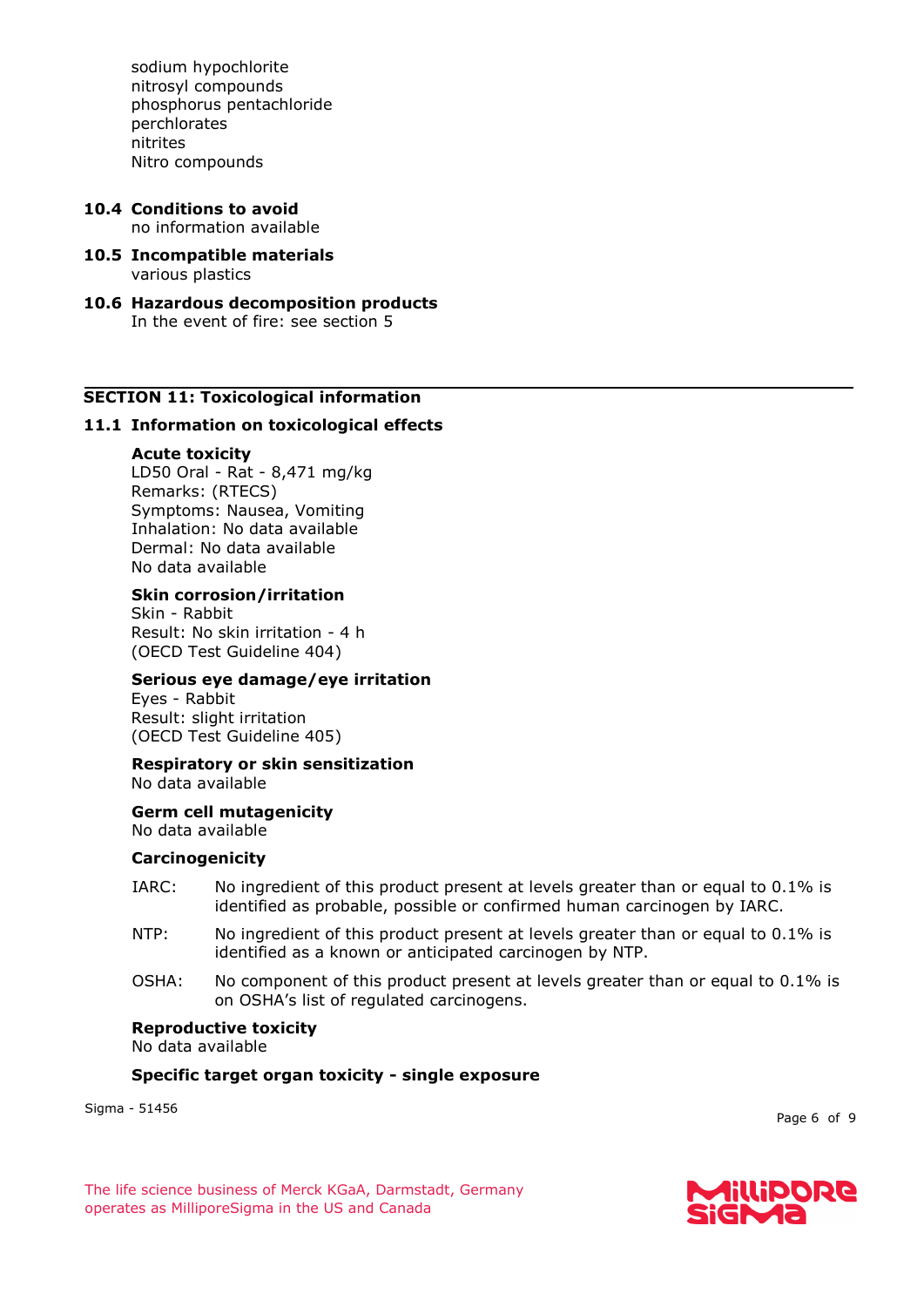No data available

# **Specific target organ toxicity - repeated exposure** No data available

# **Aspiration hazard**

No data available

# **11.2 Additional Information**

#### RTECS: YR6250000

To the best of our knowledge, the chemical, physical, and toxicological properties have not been thoroughly investigated.

Substances which occur in nature

No toxic effects are to be expected when the product is handled appropriately.

Handle in accordance with good industrial hygiene and safety practice.

# **SECTION 12: Ecological information**

# **12.1 Toxicity**

No data available

Toxicity to algae Ecx - Scenedesmus quadricauda (Green algae) - > 10,000 mg/l - 8 d Remarks: (Lit.) (urea)

- **12.2 Persistence and degradability** No data available
- **12.3 Bioaccumulative potential** No data available
- **12.4 Mobility in soil** No data available
- **12.5 Results of PBT and vPvB assessment** PBT/vPvB assessment not available as chemical safety assessment not required/not conducted

#### **12.6 Other adverse effects**

Discharge into the environment must be avoided.

#### **SECTION 13: Disposal considerations**

#### **13.1 Waste treatment methods**

#### **Product**

Waste material must be disposed of in accordance with the national and local regulations. Leave chemicals in original containers. No mixing with other waste. Handle uncleaned containers like the product itself. See www.retrologistik.com for processes regarding the return of chemicals and containers, or contact us there if you have further questions.

Sigma - 51456

Page 7 of 9

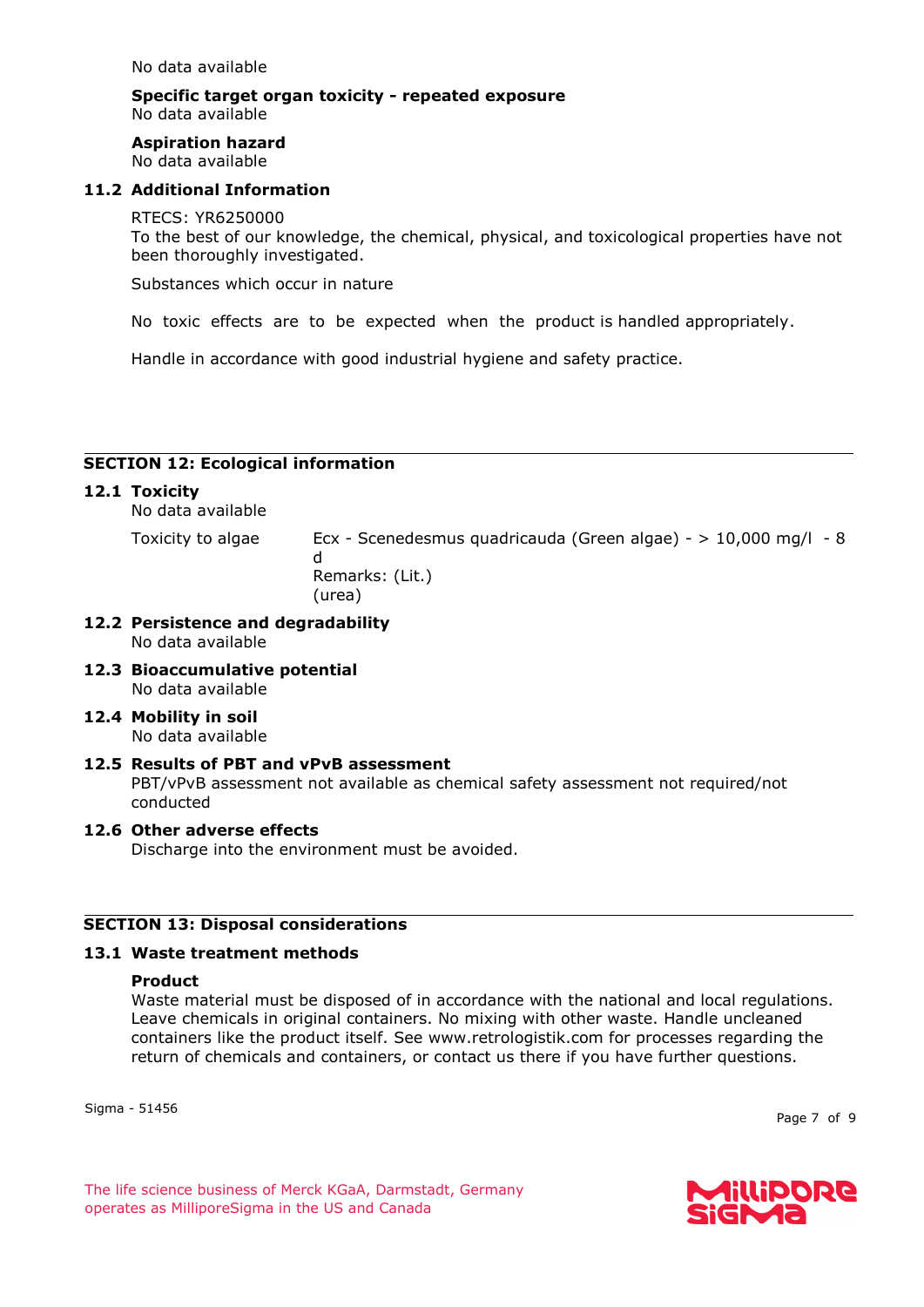# **SECTION 14: Transport information**

#### **DOT (US)**

Not dangerous goods

#### **IMDG**

Not dangerous goods

#### **IATA**

Not dangerous goods

#### **Further information**

Not classified as dangerous in the meaning of transport regulations.

#### **SECTION 15: Regulatory information**

#### **SARA 302 Components**

This material does not contain any components with a section 302 EHS TPQ.

#### **SARA 313 Components**

This material does not contain any chemical components with known CAS numbers that exceed the threshold (De Minimis) reporting levels established by SARA Title III, Section 313.

#### **SARA 311/312 Hazards**

No SARA Hazards

#### **Massachusetts Right To Know Components**

No components are subject to the Massachusetts Right to Know Act.

No components are subject to the Massachusetts Right to Know Act.

| <b>Pennsylvania Right To Know Components</b><br>urea | CAS-No.<br>$57 - 13 - 6$ | <b>Revision Date</b> |
|------------------------------------------------------|--------------------------|----------------------|
| <b>New Jersey Right To Know Components</b><br>urea   | CAS-No.<br>$57 - 13 - 6$ | <b>Revision Date</b> |

# **SECTION 16: Other information**

#### **Further information**

The above information is believed to be correct but does not purport to be all inclusive and shall be used only as a guide. The information in this document is based on the present state of our knowledge and is applicable to the product with regard to appropriate safety precautions. It does not represent any guarantee of the properties of the product. Sigma-Aldrich Corporation and its Affiliates shall not be held liable for any

Sigma - 51456

Page 8 of 9